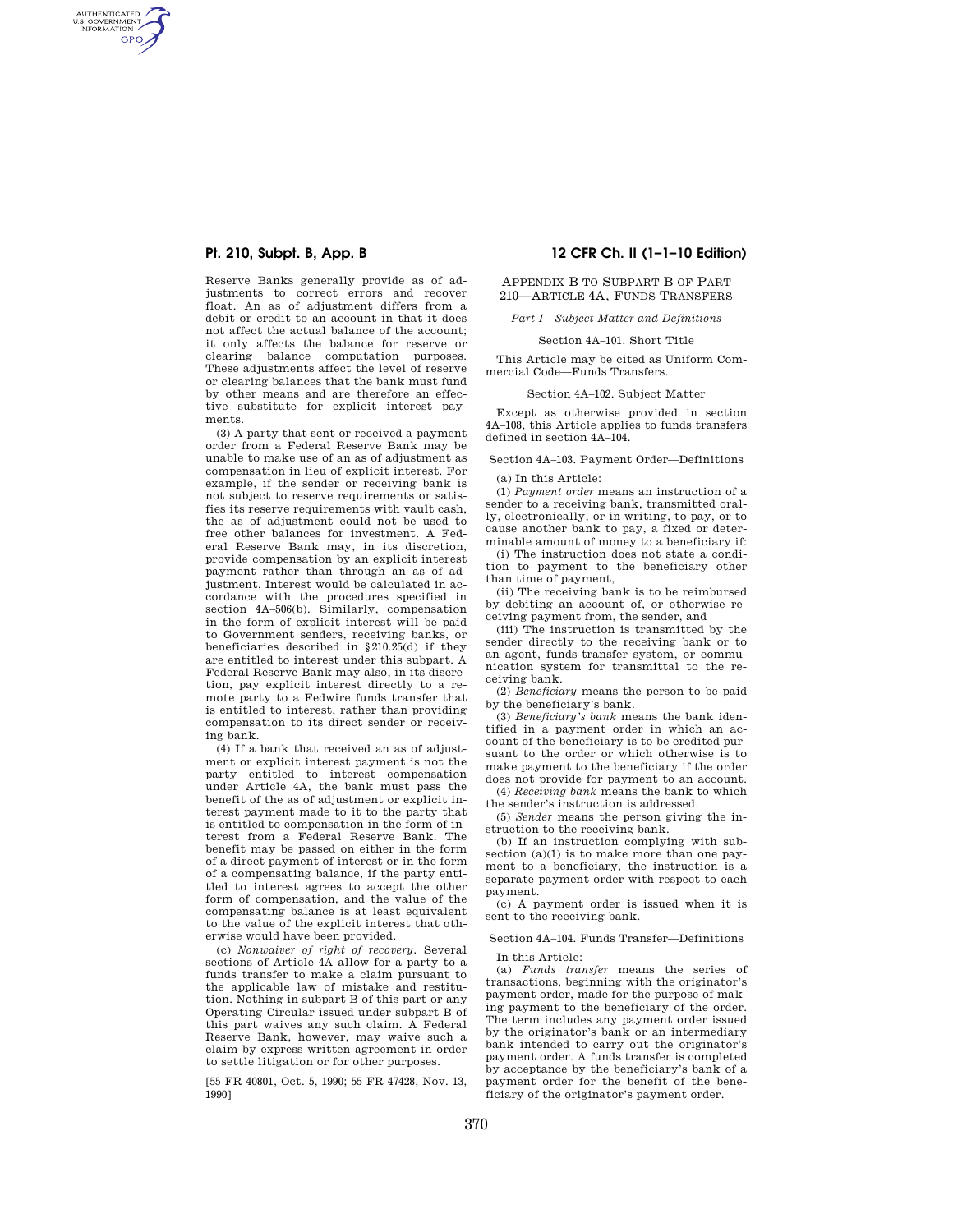(b) *Intermediary bank* means a receiving bank other than the originator's bank or the beneficiary's bank.

(c) *Originator* means the sender of the first payment order in a funds transfer.

(d) *Originator's bank* means (i) the receiving bank to which the payment order of the originator is issued if the originator is not a bank, or (ii) the originator if the originator is a bank.

## Section 4A–105. Other Definitions

(a) In this Article:

(1) *Authorized account* means a deposit account of a customer in a bank designated by the customer as a source of payment of payment orders issued by the customer to the bank. If a customer does not so designate an account, any account of the customer is an authorized account if payment of a payment order from that account is not inconsistent with a restriction on the use of that account.

(2) *Bank* means a person engaged in the business of banking and includes a savings bank, savings and loan association, credit union, and trust company. A branch or separate office of a bank is a separate bank for purposes of this Article.

(3) *Customer* means a person, including a bank, having an account with a bank or from whom a bank has agreed to receive payment orders.

(4) *Funds-transfer business day* of a receiving bank means the part of a day during which the receiving bank is open for the receipt, processing, and transmittal of payment orders and cancellations and amendments of payment orders.

(5) *Funds-transfer system* means a wire transfer network, automated clearing house, or other communication system of a clearing house or other association of banks through which a payment order by a bank may be transmitted to the bank to which the order is addressed.

(6) *Good faith* means honesty in fact and the observance of reasonable commercial standards of fair dealing.

(7) *Prove* with respect to a fact means to meet the burden of establishing the fact (section 1–201(8)).

(b) Other definitions applying to this Article and the sections in which they appear are:

| Beneficiary's bank Sec. 4A-103         |  |
|----------------------------------------|--|
|                                        |  |
| <i>Execution date</i> Sec. 4A-301      |  |
| <i>Funds transfer</i> Sec. 4A–104      |  |
| Funds-transfer system rule Sec. 4A-501 |  |
| Intermediary bank Sec. 4A-104          |  |
|                                        |  |
| <i>Originator's bank</i> Sec. 4A–104   |  |
| Payment by beneficiary's bank to bene- |  |

*Payment by beneficiary's bank to bene-ficiary* ......................................Sec. 4A–405

*Payment by originator to beneficiary*....Sec. 4A– 406

|                        | Payment by sender to receiving bankSec. 4A- |
|------------------------|---------------------------------------------|
|                        | 403                                         |
|                        |                                             |
|                        | <i>Payment order</i> Sec. 4A-103            |
|                        | <i>Receiving bank</i> Sec. 4A-103           |
|                        | <i>Security procedure Sec. 4A–201</i>       |
|                        |                                             |
| apply to this Article: | (c) The following definitions in Article 4  |
|                        |                                             |
|                        |                                             |

*Suspends payments*............................Sec. 4–104 (d) In addition Article 1 contains general definitions and principles of construction and interpretation applicable throughout this Article.

### Section 4A–106. Time Payment Order is Received

(a) The time of receipt of a payment order or communication canceling or amending a payment order is determined by the rules applicable to receipt of a notice stated in section 1–201(27). A receiving bank may fix a cut-off time or times on a funds-transfer business day for the receipt and processing of payment orders and communications canceling or amending payment orders. Different cut-off times may apply to payment orders, cancellations, or amendments, or to different categories of payment orders, cancellations, or amendments. A cut-off time may apply to senders generally or different cut-off times may apply to different senders or categories of payment orders. If a payment order or communication canceling or amending a payment order is received after the close of a funds-transfer business day or after the appropriate cut-off time on a fundstransfer business day, the receiving bank may treat the payment order or communication as received at the opening of the next funds-transfer business day.

(b) If this Article refers to an execution date or payment date or states a day on which a receiving bank is required to take action, and the date or day does not fall on a funds-transfer business day, the next day that is a funds-transfer business day is treated as the date or day stated, unless the contrary is stated in this Article.

#### Section 4A–107. Federal Reserve Regulations and Operating Circulars

Regulations of the Board of Governors of the Federal Reserve System and operating circulars of the Federal Reserve Banks supersede any inconsistent provision of this Article to the extent of the inconsistency.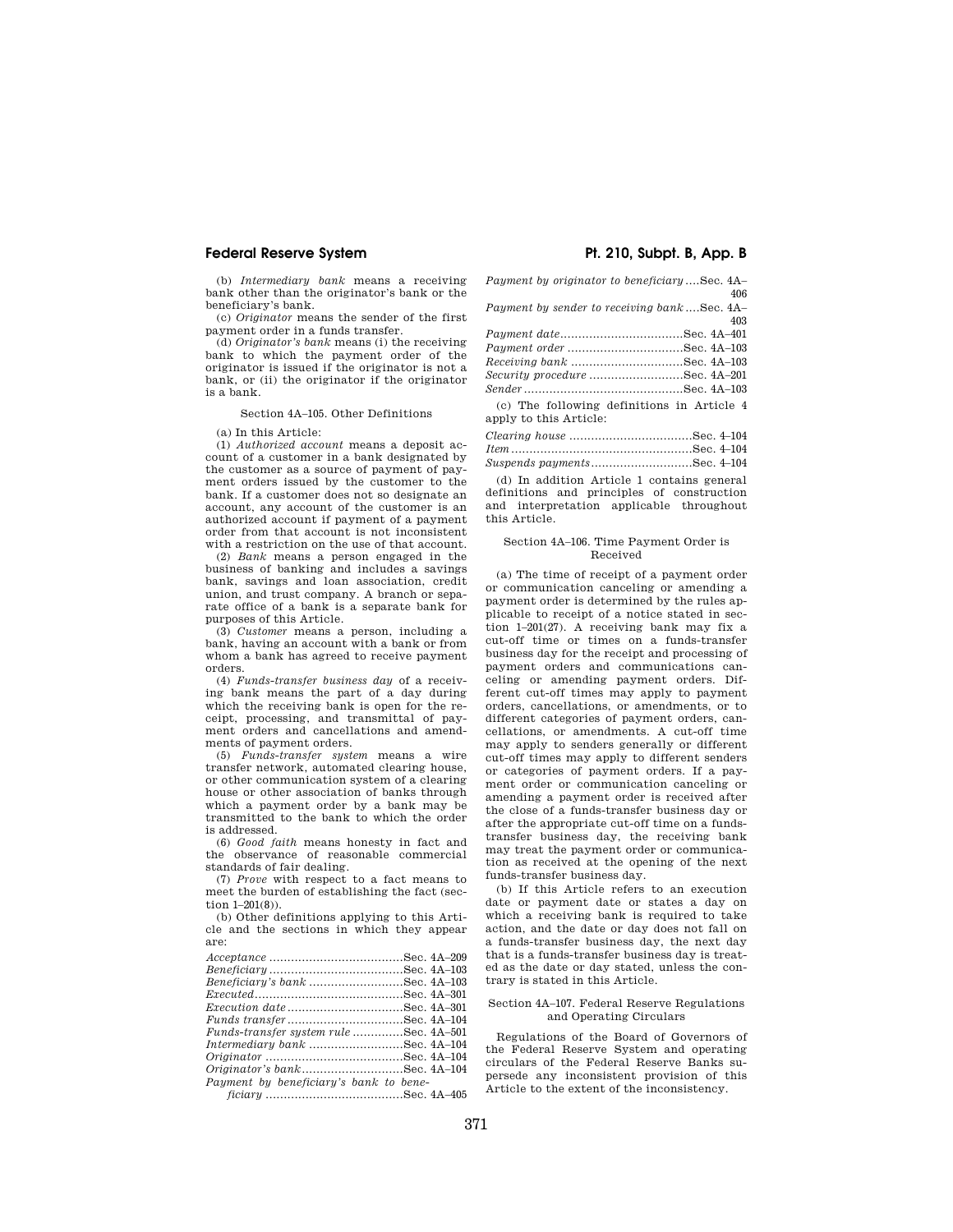Section 4A–108. Exclusion of Consumer Transactions Governed by Federal Law

This Article does not apply to a funds transfer any part of which is governed by the Electronic Fund Transfer Act of 1978 (title XX, Pub. L. 95–630, 92 Stat. 3728, 15 U.S.C. 1693 *et seq.*) as amended from time to time.

# *Part 2—Issue and Acceptance of Payment Order*

### Section 4A–201. Security Procedure

*Security procedure* means a procedure established by agreement of a customer and a receiving bank for the purpose of (i) verifying that a payment order or communication amending or canceling a payment order is that of the customer, or (ii) detecting error in the transmission or the content of the payment order or communication. A security procedure may require the use of algorithms or other codes, identifying words or numbers, encryption, callback procedures, or similar security devices. Comparison of a signature on a payment order or communication with an authorized specimen signature of the customer is not by itself a security procedure.

### Section 4A–202. Authorized and Verified Payment Orders

(a) A payment order received by the receiving bank is the authorized order of the person identified as sender if that person authorized the order or is otherwise bound by it under the law of agency.

(b) If a bank and its customer have agreed that the authenticity of payment orders issued to the bank in the name of the customer as sender will be verified pursuant to a security procedure, a payment order received by the receiving bank is effective as the order of the customer, whether or not authorized, if (i) the security procedure is a commercially reasonable method of providing security against unauthorized payment orders, and (ii) the bank proves that it accepted the payment order in good faith and in compliance with the security procedure and any written agreement or instruction of the customer restricting acceptance of payment orders issued in the name of the customer. The bank is not required to follow an instruction that violates a written agreement with the customer or notice of which is not received at a time and in a manner affording the bank a reasonable opportunity to act on it before the payment order is accepted.

(c) Commercial reasonableness of a security procedure is a question of law to be determined by considering the wishes of the customer expressed to the bank, the circumstances of the customer known to the bank, including the size, type, and frequency of payment orders normally issued by the customer to the bank, alternative security

# **Pt. 210, Subpt. B, App. B 12 CFR Ch. II (1–1–10 Edition)**

procedures offered to the customer, and security procedures in general use by customers and receiving banks similarly situated. A security procedure is deemed to be commercially reasonable if (i) the security procedure was chosen by the customer after the bank offered, and the customer refused, a security procedure that was commercially reasonable for that customer, and (ii) the customer expressly agreed in writing to be bound by any payment order, whether or not authorized, issued in its name and accepted by the bank in compliance with the security procedure chosen by the customer.

(d) The term *sender* in this Article includes the customer in whose name a payment order is issued if the order is the authorized order of the customer under subsection (a), or it is effective as the order of the customer under subsection (b).

(e) This section applies to amendments and cancellations of payment orders to the same extent it applies to payment orders.

(f) Except as provided in this section and in section  $4A-203(a)(1)$ , rights and obligations arising under this section or section 4A–203 may not be varied by agreement.

#### Section 4A–203. Unenforceability of Certain Verified Payment Orders

(a) If an accepted payment order is not, under section  $4A-202(a)$ , an authorized order of a customer identified as sender, but is effective as an order of the customer pursuant to section 4A–202(b), the following rules apply:

(1) By express written agreement, the receiving bank may limit the extent to which it is entitled to enforce or retain payment of the payment order.

(2) The receiving bank is not entitled to enforce or retain payment of the payment order if the customer proves that the order was not caused, directly or indirectly, by a person (i) entrusted at any time with duties to act for the customer with respect to payment orders or the security procedure, or (ii) who obtained access to transmitting facilities of the customer or who obtained, from a source controlled by the customer and without authority of the receiving bank, information facilitating breach of the security procedure, regardless of how the information was obtained or whether the customer was at fault. Information includes any access device, computer software, or the like.

(b) This section applies to amendments of payment orders to the same extent it applies to payment orders.

Section 4A–204. Refund of Payment and Duty of Customer To Report with Respect to Unauthorized Payment Order

(a) If a receiving bank accepts a payment order issued in the name of its customer as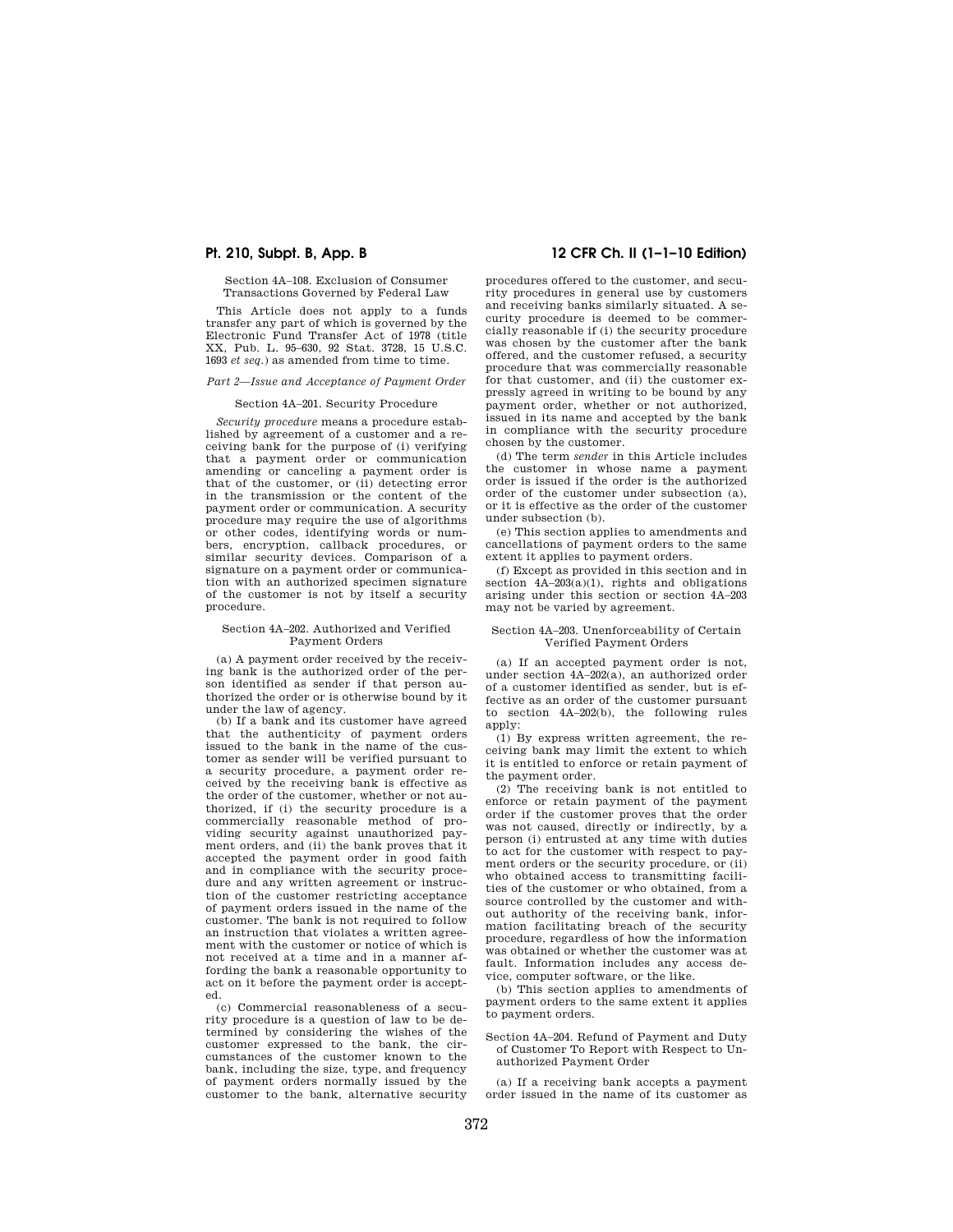sender which is (i) not authorized and not effective as the order of the customer under section  $4A-202$ , or (ii) not enforceable, in whole or in part, against the customer under section 4A–203, the bank shall refund any payment of the payment order received from the customer to the extent the bank is not entitled to enforce payment and shall pay interest on the refundable amount calculated from the date the bank received payment to the date of the refund. However, the customer is not entitled to interest from the bank on the amount to be refunded if the customer fails to exercise ordinary care to determine that the order was not authorized by the customer and to notify the bank of the relevant facts within a reasonable time not exceeding 90 days after the date the customer received notification from the bank that the order was accepted or that the customer's account was debited with respect to the order. The bank is not entitled to any recovery from the customer on account of a failure by the customer to give notification as stated in this section.

(b) Reasonable time under subsection (a) may be fixed by agreement as stated in section 1–204(1), but the obligation of a receiving bank to refund payment as stated in subsection (a) may not otherwise be varied by agreement.

#### Section 4A–205. Erroneous Payment Orders

(a) If an accepted payment order was transmitted pursuant to a security procedure for the detection of error and the payment order (i) erroneously instructed payment to a beneficiary not intended by the sender, (ii) erroneously instructed payment in an amount greater than the amount intended by the sender, or (iii) was an erroneously transmitted duplicate of a payment order previously sent by the sender, the following rules apply:

(1) If the sender proves that the sender or a person acting on behalf of the sender pursuant to section 4A–206 complied with the security procedure and that the error would have been detected if the receiving bank had also complied, the sender is not obliged to pay the order to the extent stated in paragraphs (2) and (3).

(2) If the funds transfer is completed on the basis of an erroneous payment order described in clause (i) or (iii) of subsection (a). the sender is not obliged to pay the order and the receiving bank is entitled to recover from the beneficiary any amount paid to the beneficiary to the extent allowed by the law governing mistake and restitution.

(3) If the funds transfer is completed on the basis of a payment order described in clause (ii) of subsection (a), the sender is not obliged to pay the order to the extent the amount received by the beneficiary is greater than the amount intended by the sender. In that case, the receiving bank is entitled

to recover from the beneficiary the excess amount received to the extent allowed by the law governing mistake and restitution.

(b) If (i) the sender of an erroneous payment order described in subsection (a) is not obliged to pay all or part of the order, and (ii) the sender receives notification from the receiving bank that the order was accepted by the bank or that the sender's account was debited with respect to the order, the sender has a duty to exercise ordinary care, on the basis of information available to the sender, to discover the error with respect to the order and to advise the bank of the relevant facts within a reasonable time, not exceeding 90 days, after the bank's notification was received by the sender. If the bank proves that the sender failed to perform that duty, the sender is liable to the bank for the loss the bank proves it incurred as a result of the failure, but the liability of the sender may not exceed the amount of the sender's order.

(c) This section applies to amendments to payment orders to the same extent it applies to payment orders.

Section 4A–206. Transmission of Payment Order Through Funds-Transfer or Other Communication System

(a) If a payment order addressed to a receiving bank is transmitted to a funds-transfer system or other third-party communication system for transmittal to the bank, the system is deemed to be an agent of the sender for the purpose of transmitting the payment order to the bank. If there is a discrepancy between the terms of the payment order transmitted to the system and the terms of the payment order transmitted by the system to the bank, the terms of the payment order of the sender are those transmitted by the system. This section does not apply to a funds-transfer system of the Federal Reserve Banks.

(b) This section applies to cancellations and amendments of payment orders to the same extent it applies to payment orders.

# Section 4A–207. Misdescription of Beneficiary

(a) Subject to subsection  $(b)$ , if, in a payment order received by the beneficiary's bank, the name, bank account number, or other identification of the beneficiary refers to a nonexistent or unidentifiable person or account, no person has rights as a beneficiary of the order and acceptance of the order cannot occur.

(b) If a payment order received by the beneficiary's bank identifies the beneficiary both by name and by an identifying or bank account number and the name and number identify different persons, the following rules apply:

(1) Except as otherwise provided in subsection (c), if the beneficiary's bank does not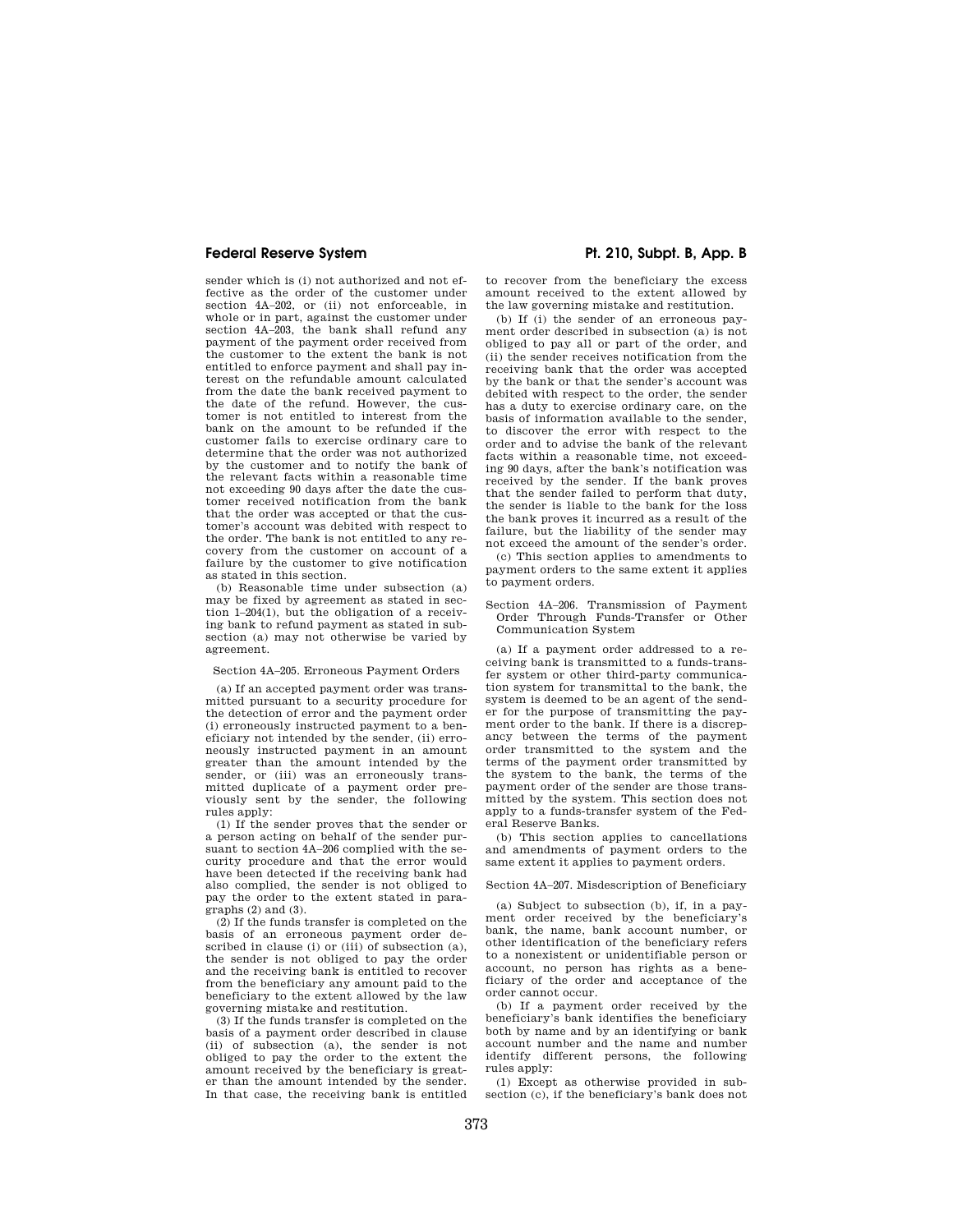# **Pt. 210, Subpt. B, App. B 12 CFR Ch. II (1–1–10 Edition)**

know that the name and number refer to different persons, it may rely on the number as the proper identification of the beneficiary of the order. The beneficiary's bank need not determine whether the name and number refer to the same person.

(2) If the beneficiary's bank pays the person identified by name or knows that the name and number identify different persons, no person has rights as beneficiary except the person paid by the beneficiary's bank if that person was entitled to receive payment from the originator of the funds transfer. If no person has rights as beneficiary, acceptance of the order cannot occur.

(c) If (i) a payment order described in subsection (b) is accepted, (ii) the originator's payment order described the beneficiary inconsistently by name and number, and (iii) the beneficiary's bank pays the person identified by number as permitted by subsection (b)(1), the following rules apply:

(1) If the originator is a bank, the originator is obliged to pay its order.

(2) If the originator is not a bank and proves that the person identified by number was not entitled to receive payment from the originator, the originator is not obliged to pay its order unless the originator's bank proves that the originator, before acceptance of the originator's order, had notice that payment of a payment order issued by the originator might be made by the beneficiary's bank on the basis of an identifying or bank account number even if it identifies a person different from the named beneficiary. Proof of notice may be made by any admissible evidence. The originator's bank satisfies the burden of proof if it proves that the originator, before the payment order was accepted, signed a writing stating the information to which the notice relates.

(d) In a case governed by subsection  $(b)(1)$ , if the beneficiary's bank rightfully pays the person identified by number and that person was not entitled to receive payment from the originator, the amount paid may be recovered from that person to the extent allowed by the law governing mistake and restitution as follows:

(1) If the originator is obliged to pay its payment order as stated in subsection (c), the originator has the right to recover.

(2) If the originator is not a bank and is not obliged to pay its payment order, the originator's bank has the right to recover.

## Section 4A–208. Misdescription of Intermediary Bank or Beneficiary's Bank

(a) This subsection applies to a payment order identifying an intermediary bank or the beneficiary's bank only by an identifying number.

(1) The receiving bank may rely on the number as the proper identification of the intermediary or beneficiary's bank and need

not determine whether the number identifies a bank.

(2) The sender is obliged to compensate the receiving bank for any loss and expenses incurred by the receiving bank as a result of its reliance on the number in executing or attempting to execute the order.

(b) This subsection applies to a payment order identifying an intermediary bank or the beneficiary's bank both by name and an identifying number if the name and number identify different persons.

(1) If the sender is a bank, the receiving bank may rely on the number as the proper identification of the intermediary or beneficiary's bank if the receiving bank, when it executes the sender's order, does not know that the name and number identify different persons. The receiving bank need not determine whether the name and number refer to the same person or whether the number refers to a bank. The sender is obliged to compensate the receiving bank for any loss and expenses incurred by the receiving bank as a result of its reliance on the number in executing or attempting to execute the order.

(2) If the sender is not a bank and the receiving bank proves that the sender, before the payment order was accepted, had notice that the receiving bank might rely on the number as the proper identification of the intermediary or beneficiary's bank even if it identifies a person different from the bank identified by name, the rights and obligations of the sender and the receiving bank are governed by subsection (b)(1), as though the sender were a bank. Proof of notice may be made by any admissible evidence. The receiving bank satisfies the burden of proof if it proves that the sender, before the payment order was accepted, signed a writing stating the information to which the notice relates.

(3) Regardless of whether the sender is a bank, the receiving bank may rely on the name as the proper identification of the intermediary or beneficiary's bank if the receiving bank, at the time it executes the sender's order, does not know that the name and number identify different persons. The receiving bank need not determine whether the name and number refer to the same person.

(4) If the receiving bank knows that the name and number identify different persons, reliance on either the name or the number in executing the sender's payment order is a breach of the obligation stated in section 4A– 302(a)(1).

#### Section 4A–209. Acceptance of Payment Order

(a) Subject to subsection (d), a receiving bank other than the beneficiary's bank accepts a payment order when it executes the order.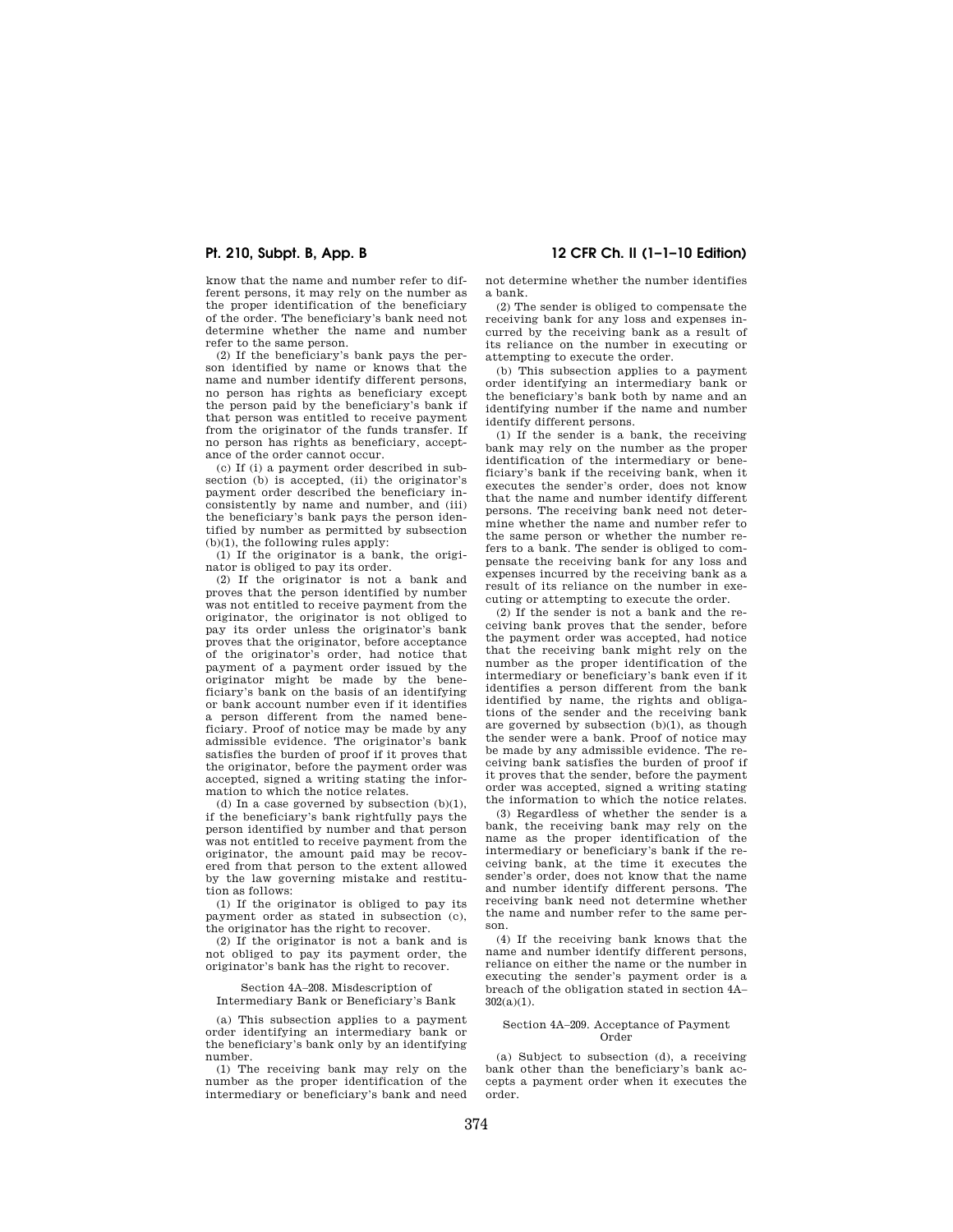(b) Subject to subsections (c) and (d), a beneficiary's bank accepts a payment order at the earliest of the following times:

(1) When the bank (i) pays the beneficiary as stated in section 4A–405(a) or 4A–405(b), or (ii) notifies the beneficiary of receipt of the order or that the account of the beneficiary has been credited with respect to the order unless the notice indicates that the bank is rejecting the order or that funds with respect to the order may not be withdrawn or used until receipt of payment from the sender of the order;

(2) When the bank receives payment of the entire amount of the sender's order pursuant to section  $4A-403(a)(1)$  or  $4A-403(a)(2)$ ; or

(3) The opening of the next funds-transfer business day of the bank following the payment date of the order if, at that time, the amount of the sender's order is fully covered by a withdrawable credit balance in an authorized account of the sender or the bank has otherwise received full payment from the sender, unless the order was rejected before that time or is rejected within (i) one hour after that time, or (ii) one hour after the opening of the next business day of the sender following the payment date if that time is later. If notice of rejection is received by the sender after the payment date and the authorized account of the sender does not bear interest, the bank is obliged to pay interest to the sender on the amount of the order for the number of days elapsing after the payment date to the day the sender receives notice or learns that the order was not accepted, counting that day as an elapsed day. If the withdrawable credit balance during that period falls below the amount of the order, the amount of interest payable is reduced accordingly.

(c) Acceptance of a payment order cannot occur before the order is received by the receiving bank. Acceptance does not occur under subsection  $(b)(2)$  or  $(b)(3)$  if the beneficiary of the payment order does not have an account with the receiving bank, the account has been closed, or the receiving bank is not permitted by law to receive credits for the beneficiary's account.

(d) A payment order issued to the originator's bank cannot be accepted until the payment date if the bank is the beneficiary's bank, or the execution date if the bank is not the beneficiary's bank. If the originator's bank executes the originator's payment order before the execution date or pays the beneficiary of the originator's payment order before the payment date and the payment order is subsequently canceled pursuant to section 4A–211(b), the bank may recover from the beneficiary any payment received to the extent allowed by the law governing mistake and restitution.

Section 4A–210. Rejection of Payment Order

(a) A payment order is rejected by the receiving bank by a notice of rejection transmitted to the sender orally, electronically, or in writing. A notice of rejection need not use any particular words and is sufficient if it indicates that the receiving bank is rejecting the order or will not execute or pay the order. Rejection is effective when the notice is given if transmission is by a means that is reasonable in the circumstances. If notice of rejection is given by a means that is not reasonable, rejection is effective when the notice is received. If an agreement of the sender and receiving bank establishes the means to be used to reject a payment order, (i) any means complying with the agreement is reasonable and (ii) any means not complying is not reasonable unless no significant delay in receipt of the notice resulted from the use of the noncomplying means.

(b) This subsection applies if a receiving bank other than the beneficiary's bank fails to execute a payment order despite the existence on the execution date of a withdrawable credit balance in an authorized account of the sender sufficient to cover the order. If the sender does not receive notice of rejection of the order on the execution date and the authorized account of the sender does not bear interest, the bank is obliged to pay interest to the sender on the amount of the order for the number of days elapsing after the execution date to the earlier of the day the order is canceled pursuant to section 4A– 211(d) or the day the sender receives notice or learns that the order was not executed, counting the final day of the period as an elapsed day. If the withdrawable credit balance during that period falls below the amount of the order, the amount of interest is reduced accordingly.

(c) If a receiving bank suspends payments, all unaccepted payment orders issued to it are deemed rejected at the time the bank suspends payments.

(d) Acceptance of a payment order precludes a later rejection of the order. Rejection of a payment order precludes a later acceptance of the order.

#### Section 4A–211. Cancellation and Amendment of Payment Order

(a) A communication of the sender of a payment order canceling or amending the order may be transmitted to the receiving bank orally, electronically, or in writing. If a security procedure is in effect between the sender and the receiving bank, the communication is not effective to cancel or amend the order unless the communication is verified pursuant to the security procedure or the bank agrees to the cancellation or amendment.

(b) Subject to subsection (a), a communication by the sender canceling or amending a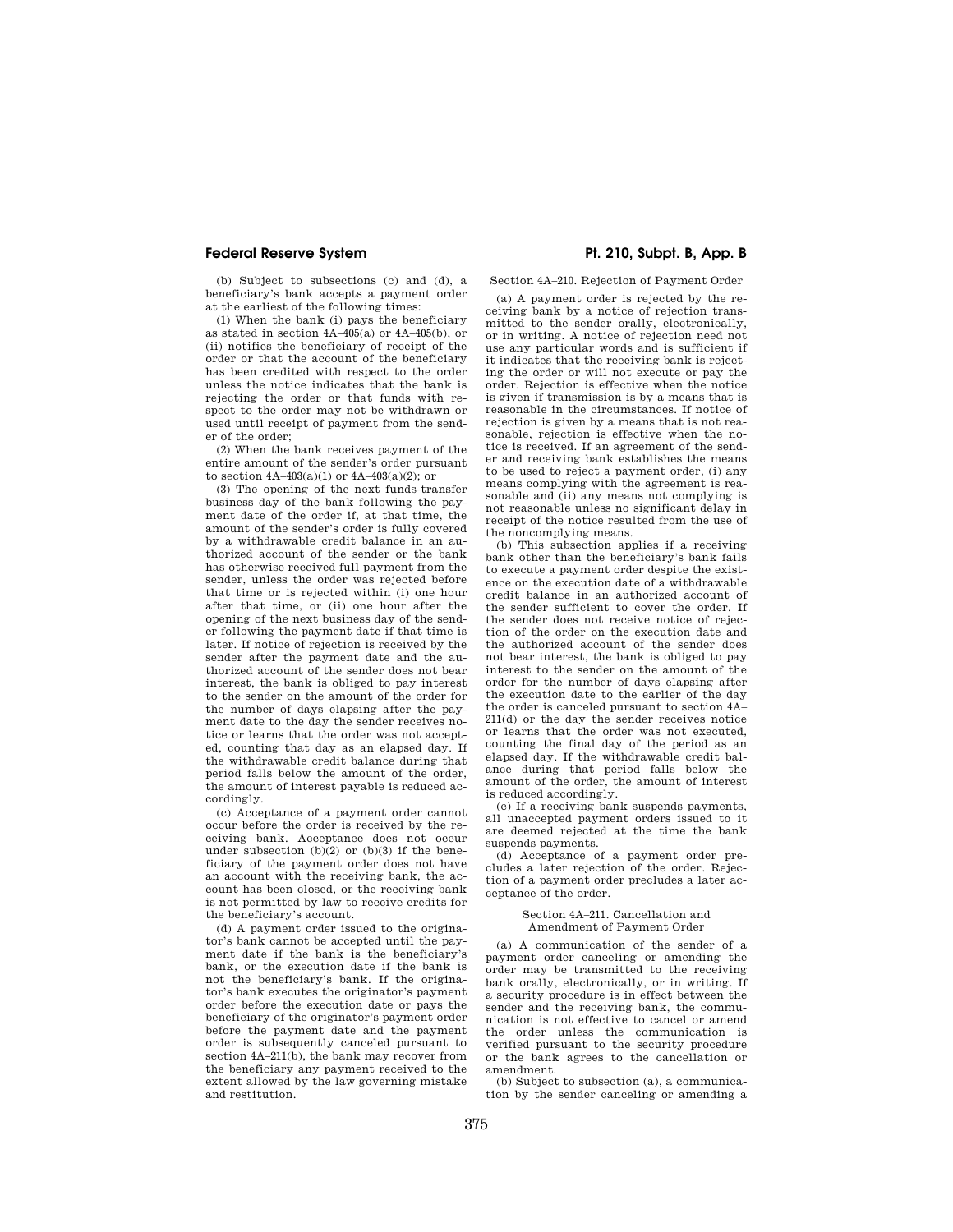payment order is effective to cancel or amend the order if notice of the communication is received at a time and in a manner affording the receiving bank a reasonable opportunity to act on the communication before the bank accepts the payment order.

(c) After a payment order has been accepted, cancellation or amendment of the order is not effective unless the receiving bank agrees or a funds-transfer system rule allows cancellation or amendment without agreement of the bank.

(1) With respect to a payment order accepted by a receiving bank other than the beneficiary's bank, cancellation or amendment is not effective unless a conforming cancellation or amendment of the payment order issued by the receiving bank is also made.

(2) With respect to a payment order accepted by the beneficiary's bank, cancellation or amendment is not effective unless the order was issued in execution of an unauthorized payment order, or because of a mistake by a sender in the funds transfer which resulted in the issuance of a payment order (i) that is a duplicate of a payment order previously issued by the sender, (ii) that orders payment to a beneficiary not entitled to receive payment from the originator, or (iii) that orders payment in an amount greater than the amount the beneficiary was entitled to receive from the originator. If the payment order is canceled or amended, the beneficiary's bank is entitled to recover from the beneficiary any amount paid to the beneficiary to the extent allowed by the law governing mistake and restitution.

(d) An unaccepted payment order is canceled by operation of law at the close of the fifth funds-transfer business day of the receiving bank after the execution date or payment date of the order.

(e) A canceled payment order cannot be accepted. If an accepted payment order is canceled, the acceptance is nullified and no person has any right or obligation based on the acceptance. Amendment of a payment order is deemed to be cancellation of the original order at the time of amendment and issue of a new payment order in the amended form at the same time.

(f) Unless otherwise provided in an agreement of the parties or in a funds-transfer system rule, if the receiving bank, after accepting a payment order, agrees to cancellation or amendment of the order by the sender or is bound by a funds-transfer system rule allowing cancellation or amendment without the bank's agreement, the sender, whether or not cancellation or amendment is effective, is liable to the bank for any loss and expenses, including reasonable attorney's fees, incurred by the bank as a result of the cancellation or amendment or attempted cancellation or amendment.

(g) A payment order is not revoked by the death or legal incapacity of the sender unless

# **Pt. 210, Subpt. B, App. B 12 CFR Ch. II (1–1–10 Edition)**

the receiving bank knows of the death or of an adjudication of incapacity by a court of competent jurisdiction and has reasonable opportunity to act before acceptance of the order.

(h) A funds-transfer system rule is not effective to the extent it conflicts with subsection (c)(2).

Section 4A–212. Liability and Duty of Receiving Bank Regarding Unaccepted Payment Order

If a receiving bank fails to accept a payment order that it is obliged by express agreement to accept, the bank is liable for breach of the agreement to the extent provided in the agreement or in this Article, but does not otherwise have any duty to accept a payment order or, before acceptance, to take any action, or refrain from taking action, with respect to the order except as provided in this Article or by express agreement. Liability based on acceptance arises only when acceptance occurs as stated in section 4A–209, and liability is limited to that provided in this Article. A receiving bank is not the agent of the sender or beneficiary of the payment order it accepts, or of any other party to the funds transfer, and the bank owes no duty to any party to the funds transfer except as provided in this Article or by express agreement.

## *Part 3—Execution of Sender's Payment Order by Receiving Bank*

#### Section 4A–301. Execution and Execution Date

(a) A payment order is *executed* by the receiving bank when it issues a payment order intended to carry out the payment order received by the bank. A payment order received by the beneficiary's bank can be accepted but cannot be executed.

(b) *Execution date* of a payment order means the day on which the receiving bank may properly issue a payment order in execution of the sender's order. The execution date may be determined by instruction of the sender but cannot be earlier than the day the order is received and, unless otherwise determined, is the day the order is received. If the sender's instruction states a payment date, the execution date is the payment date or an earlier date on which execution is reasonably necessary to allow payment to the beneficiary on the payment date.

# Section 4A–302. Obligations of Receiving Bank in Execution of Payment Order

(a) Except as provided in subsections (b) through (d), if the receiving bank accepts a payment order pursuant to section 4A–209(a), the bank has the following obligations in executing the order: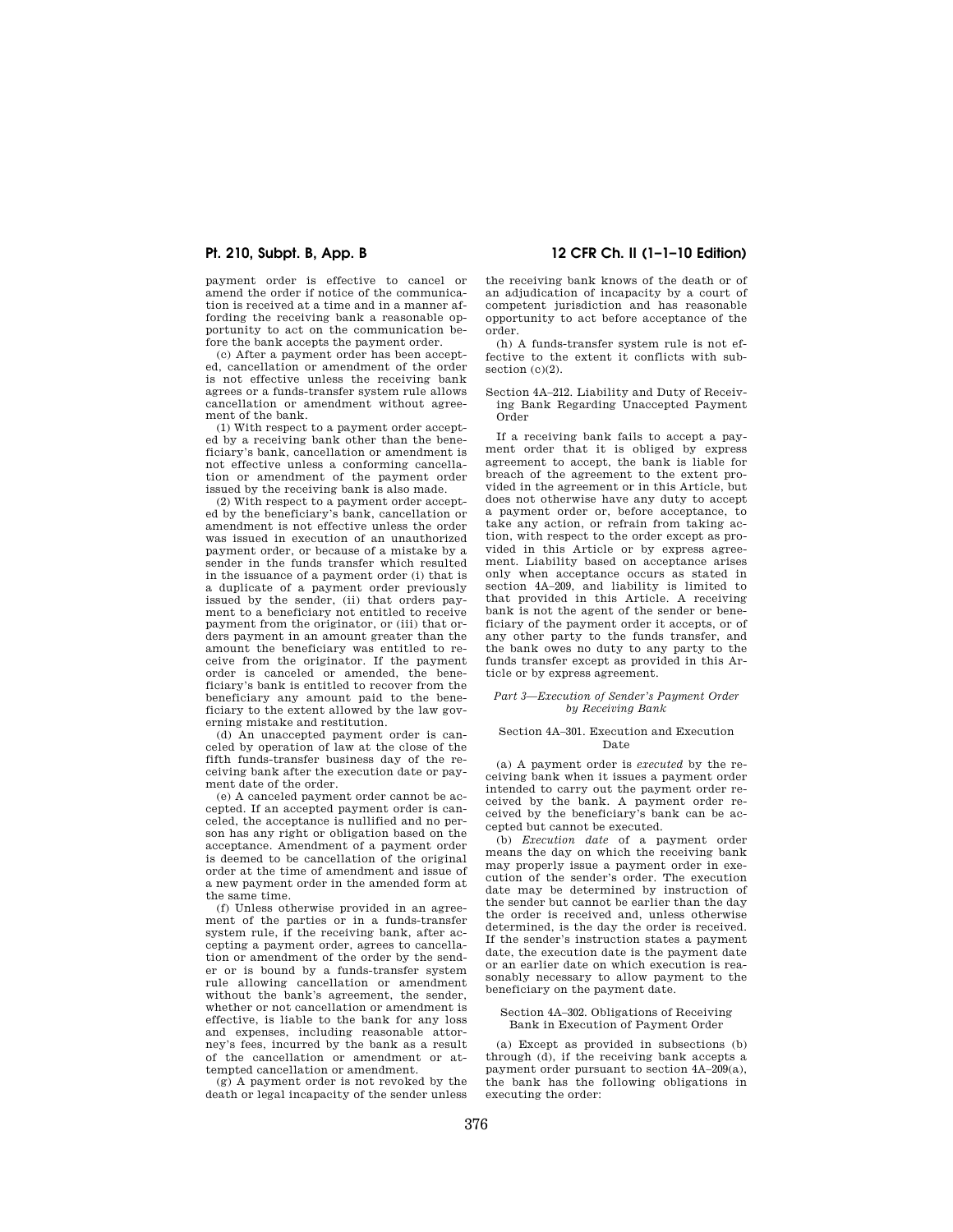(1) The receiving bank is obliged to issue, on the execution date, a payment order complying with the sender's order and to follow the sender's instructions concerning (i) any intermediary bank or funds-transfer system to be used in carrying out the funds transfer, or (ii) the means by which payment orders are to be transmitted in the funds transfer. If the originator's bank issues a payment order to an intermediary bank, the originator's bank is obliged to instruct the intermediary bank according to the instruction of the originator. An intermediary bank in the funds transfer is similarly bound by an instruction given to it by the sender of the payment order it accepts.

(2) If the sender's instruction states that the funds transfer is to be carried out telephonically or by wire transfer or otherwise indicates that the funds transfer is to be carried out by the most expeditious means, the receiving bank is obliged to transmit its payment order by the most expeditious available means, and to instruct any intermediary bank accordingly. If a sender's instruction states a payment date, the receiving bank is obliged to transmit its payment order at a time and by means reasonably necessary to allow payment to the beneficiary on the payment date or as soon thereafter as is feasible.

(b) Unless otherwise instructed, a receiving bank executing a payment order may (i) use any funds-transfer system if use of that system is reasonable in the circumstances, and (ii) issue a payment order to the beneficiary's bank or to an intermediary bank through which a payment order conforming to the sender's order can expeditiously be issued to the beneficiary's bank if the receiving bank exercises ordinary care in the selection of the intermediary bank. A receiving bank is not required to follow an instruction of the sender designating a funds-transfer system to be used in carrying out the funds transfer if the receiving bank, in good faith, determines that it is not feasible to follow the instruction or that following the instruction would unduly delay completion of the funds transfer.

(c) Unless subsection (a)(2) applies or the receiving bank is otherwise instructed, the bank may execute a payment order by transmitting its payment order by first class mail or by any means reasonable in the circumstances. If the receiving bank is instructed to execute the sender's order by a particular means, the receiving bank may issue its payment order by transmitting its payment order by the means stated or by any means as expeditious as the means stated.

(d) Unless instructed by the sender, (i) the receiving bank may not obtain payment of its charges for services and expenses in connection with the execution of the sender's order by issuing a payment order in an

amount equal to the amount of the sender's order less the amount of the charges, and (ii) may not instruct a subsequent receiving bank to obtain payment of its charges in the same manner.

#### Section 4A–303. Erroneous Execution of Payment Order

(a) A receiving bank that (i) executes the payment order of the sender by issuing a payment order in an amount greater than the amount of the sender's order, or (ii) issues a payment order in execution of the sender's order and then issues a duplicate order, is entitled to payment of the amount of the sender's order under section 4A–402(c) if that subsection is otherwise satisfied. The bank is entitled to recover from the beneficiary of the erroneous order the excess payment received to the extent allowed by the law governing mistake and restitution.

(b) A receiving bank that executes the payment order of the sender by issuing a payment order in an amount less than the amount of the sender's order is entitled to payment of the amount of the sender's order under section 4A–402(c) if (i) that subsection is otherwise satisfied and (ii) the bank corrects its mistake by issuing an additional payment order for the benefit of the beneficiary of the sender's order. If the error is not corrected, the issuer of the erroneous order is entitled to receive or retain payment from the sender of the order it accepted only to the extent of the amount of the erroneous order. This subsection does not apply if the receiving bank executes the sender's payment order by issuing a payment order in an amount less than the amount of the sender's order for the purpose of obtaining payment of its charges for services and expenses pursuant to instruction of the sender.

(c) If a receiving bank executes the payment order of the sender by issuing a payment order to a beneficiary different from the beneficiary of the sender's order and the funds transfer is completed on the basis of that error, the sender of the payment order that was erroneously executed and all previous senders in the funds transfer are not obliged to pay the payment orders they issued. The issuer of the erroneous order is entitled to recover from the beneficiary of the order the payment received to the extent allowed by the law governing mistake and restitution.

#### Section 4A–304. Duty of Sender To Report Erroneously Executed Payment Order

If the sender of a payment order that is erroneously executed as stated in section 4A– 303 receives notification from the receiving bank that the order was executed or that the sender's account was debited with respect to the order, the sender has a duty to exercise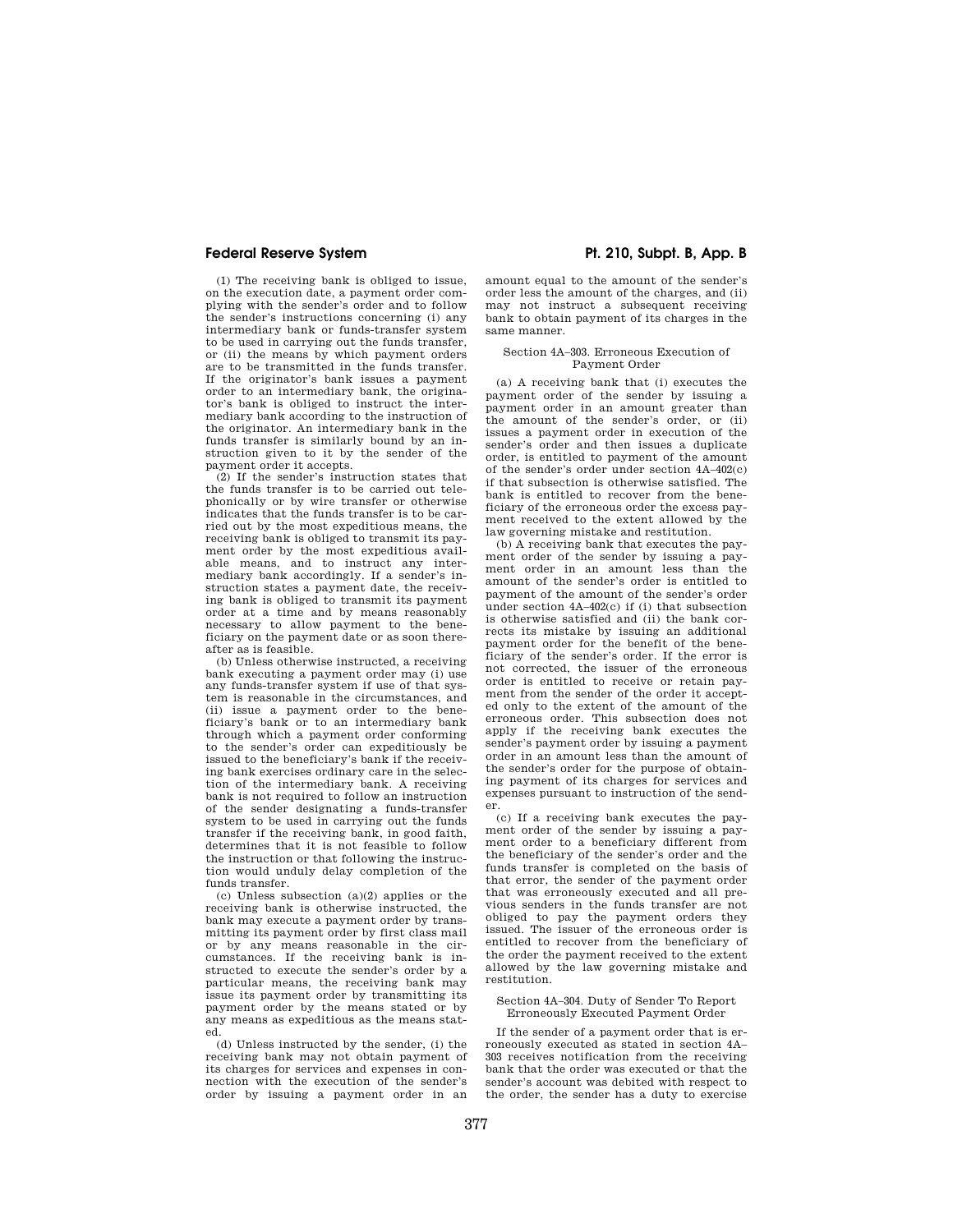ordinary care to determine, on the basis of information available to the sender, that the order was erroneously executed and to notify the bank of the relevant facts within a reasonable time not exceeding 90 days after the notification from the bank was received by the sender. If the sender fails to perform that duty, the bank is not obliged to pay interest on any amount refundable to the sender under section 4A–402(d) for the period before the bank learns of the execution error. The bank is not entitled to any recovery from the sender on account of a failure by the sender to perform the duty stated in this section.

Section 4A–305. Liability for Late or Improper Execution or Failure To Execute Payment Order

(a) If a funds transfer is completed but execution of a payment order by the receiving bank in breach of section 4A–302 results in delay in payment to the beneficiary, the bank is obliged to pay interest to either the originator or the beneficiary of the funds transfer for the period of delay caused by the improper execution. Except as provided in subsection (c), additional damages are not recoverable.

(b) If execution of a payment order by a receiving bank in breach of section 4A–302 results in (i) noncompletion of the funds transfer, (ii) failure to use an intermediary bank designated by the originator, or (iii) issuance of a payment order that does not comply with the terms of the payment order of the originator, the bank is liable to the originator for its expenses in the funds transfer and for incidental expenses and interest losses, to the extent not covered by subsection (a), resulting from the improper execution. Except as provided in subsection (c), additional damages are not recoverable.

(c) In addition to the amounts payable under subsections (a) and (b), damages, including consequential damages, are recoverable to the extent provided in an express written agreement of the receiving bank.

(d) If a receiving bank fails to execute a payment order it was obliged by express agreement to execute, the receiving bank is liable to the sender for its expenses in the transaction and for incidential expenses and interest losses resulting from the failure to execute. Additional damages, including consequential damages, are recoverable to the extent provided in an express written agreement of the receiving bank, but are not otherwise recoverable.

(e) Reasonable attorney's fees are recoverable if demand for compensation under subsection (a) or (b) is made and refused before an action is brought on the claim. If a claim is made for breach of an agreement under subsection (d) and the agreement does not provide for damages, reasonable attorney's fees are recoverable if demand for compensa-

# **Pt. 210, Subpt. B, App. B 12 CFR Ch. II (1–1–10 Edition)**

tion under subsection (d) is made and refused before an action is brought on the claim.

(f) Except as stated in this section, the liability of a receiving bank under subsections (a) and (b) may not be varied by agreement.

# *Part 4—Payment*

### Section 4A–401. Payment Date

*Payment date* of a payment order means the day on which the amount of the order is payable to the beneficiary by the beneficiary's bank. The payment date may be determined by instruction of the sender but cannot be earlier than the day the order is received by the beneficiary's bank and, unless otherwise determined, is the day the order is received by the beneficiary's bank.

### Section 4A–402. Obligation of Sender To Pay Receiving Bank

(a) This section is subject to sections 4A– 205 and 4A–207.

(b) With respect to a payment order issued to the beneficiary's bank, acceptance of the order by the bank obliges the sender to pay the bank the amount of the order, but payment is not due until the payment date of the order.

(c) This subsection is subject to subsection (e) and to section 4A–303. With respect to a payment order issued to a receiving bank other than the beneficiary's bank, acceptance of the order by the receiving bank obliges the sender to pay the bank the amount of the sender's order. Payment by the sender is not due until the execution date of the sender's order. The obligation of that sender to pay its payment order is excused if the funds transfer is not completed by acceptance by the beneficiary's bank of a payment order instructing payment to the beneficiary of that sender's payment order.

(d) If the sender of a payment order pays the order and was not obliged to pay all or part of the amount paid, the bank receiving payment is obliged to refund payment to the extent the sender was not obliged to pay. Except as provided in sections 4A–204 and 4A– 304, interest is payable on the refundable amount from the date of payment.

(e) If a funds transfer is not completed as stated in subsection (c) and an intermediary bank is obliged to refund payment as stated in subsection (d) but is unable to do so because not permitted by applicable law or because the bank suspends payments, a sender in the funds transfer that executed a payment order in compliance with an instruction, as stated in section  $4A-302(a)(1)$ , to route the funds transfer through that intermediary bank is entitled to receive or retain payment from the sender of the payment order that it accepted. The first sender in the funds transfer that issued an instruction requiring routing through that intermediary bank is subrogated to the right of the bank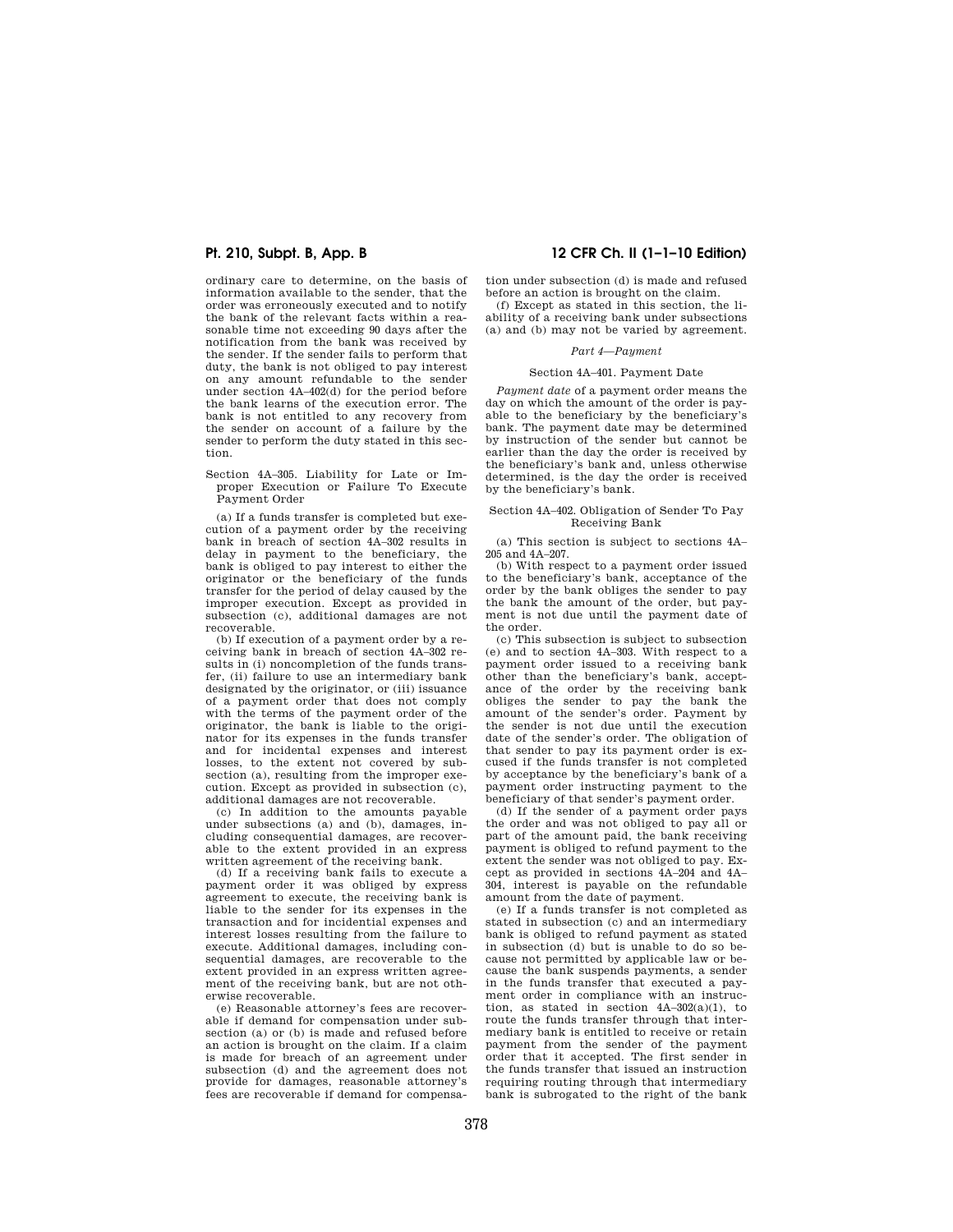that paid the intermediary bank to refund as stated in subsection (d).

(f) The right of the sender of a payment order to be excused from the obligation to pay the order as stated in subsection (c) or to receive refund under subsection (d) may not be varied by agreement.

## Section 4A–403. Payment by Sender to Receiving Bank

(a) Payment of the sender's obligation under section 4A–402 to pay the receiving bank occurs as follows:

(1) If the sender is a bank, payment occurs when the receiving bank receives final settlement of the obligation through a Federal Reserve Bank or through a funds-transfer system.

(2) If the sender is a bank and the sender (i) credited an account of the receiving bank with the sender, or (ii) caused an account of the receiving bank in another bank to be credited, payment occurs when the credit is withdrawn or, if not withdrawn, at midnight of the day on which the credit is withdrawable and the receiving bank learns of that fact.

(3) If the receiving bank debits an account of the sender with the receiving bank, payment occurs when the debit is made to the extent the debit is covered by a withdrawable credit balance in the account.

(b) If the sender and receiving bank are members of a funds-transfer system that nets obligations multilaterally among participants, the receiving bank receives final settlement when settlement is complete in accordance with the rules of the system. The obligation of the sender to pay the amount of a payment order transmitted through the funds-transfer system may be satisfied, to the extent permitted by the rules of the system, by setting off and applying against the sender's obligation the right of the sender to receive payment from the receiving bank of the amount of any other payment order transmitted to the sender by the receiving bank through the funds-transfer system. The aggregate balance of obligations owed by each sender to each receiving bank in the funds-transfer system may be satisfied, to the extent permitted by the rules of the system, by setting off and applying against that balance the aggregate balance of obligations owed to the sender by other members of the system. The aggregate balance is determined after the right of setoff stated in the second sentence of this subsection has been exercised.

(c) If two banks transmit payment orders to each other under an agreement that settlement of the obligations of each bank to the other under section 4A–402 will be made at the end of the day or other period, the total amount owed with respect to all orders transmitted by one bank shall be set off against the total amount owed with respect

to all orders transmitted by the other bank. To the extent of the setoff, each bank has made payment to the other.

(d) In a case not covered by subsection (a), the time when payment of the sender's obligation under section 4A–402(b) or 4A–402(c) occurs is governed by applicable principles of law that determine when an obligation is satisfied.

Section 4A–404. Obligation of Beneficiary's Bank To Pay and Give Notice to Beneficiary

(a) Subject to sections  $4A-211(e)$ ,  $4A-405(d)$ , and 4A–405(e), if a beneficiary's bank accepts a payment order, the bank is obliged to pay the amount of the order to the beneficiary of the order. Payment is due on the payment date of the order, but if acceptance occurs on the payment date after the close of the funds-transfer business day of the bank, payment is due on the next funds-transfer business day. If the bank refuses to pay after demand by the beneficiary and receipt of notice of particular circumstances that will give rise to consequential damages as a result of nonpayment, the beneficiary may recover damages resulting from the refusal to pay to the extent the bank had notice of the damages, unless the bank proves that it did not pay because of a reasonable doubt concerning the right of the beneficiary to payment.

(b) If a payment order accepted by the beneficiary's bank instructs payment to an account of the beneficiary, the bank is obliged to notify the beneficiary of receipt of the order before midnight of the next fundstransfer business day following the payment date. If the payment order does not instruct payment to an account of the beneficiary, the bank is required to notify the beneficiary only if notice is required by the order. Notice may be given by first class mail or any other means reasonable in the circumstances. If the bank fails to give the required notice, the bank is obliged to pay interest to the beneficiary on the amount of the payment order from the day notice should have been given until the day the beneficiary learned of receipt of the payment order by the bank. No other damages are recoverable. Reasonable attorney's fees are also recoverable if demand for interest is made and refused before an action is brought on the claim.

(c) The right of a beneficiary to receive payment and damages as stated in subsection (a) may not be varied by agreement or a funds-transfer system rule. The right of a beneficiary to be notified as stated in subsection (b) may be varied by agreement of the beneficiary or by a funds-transfer system rule if the beneficiary is notified of the rule before initiation of the funds transfer.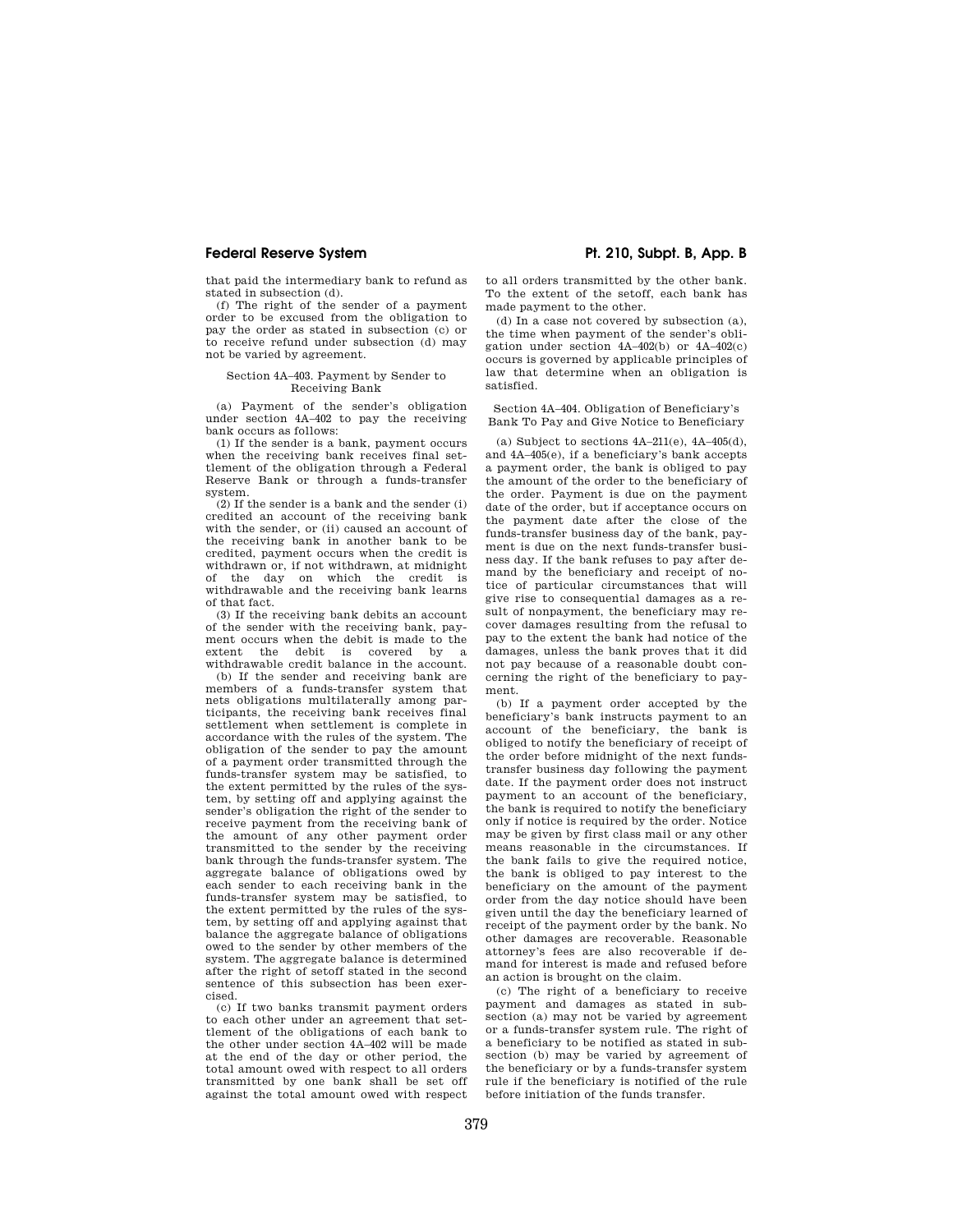### Section 4A–405. Payment by Beneficiary's Bank To Beneficiary

(a) If the beneficiary's bank credits an account of the beneficiary of a payment order, payment of the bank's obligation under section 4A–404(a) occurs when and to the extent (i) the beneficiary is notified of the right to withdraw the credit, (ii) the bank lawfully applies the credit to a debt of the beneficiary, or (iii) funds with respect to the order are otherwise made available to the beneficiary by the bank.

(b) If the beneficiary's bank does not credit an account of the beneficiary of a payment order, the time when payment of the bank's obligation under section 4A–404(a) occurs is governed by principles of law that determine when an obligation is satisfied.

(c) Except as stated in subsections (d) and (e), if the beneficiary's bank pays the beneficiary of a payment order under a condition to payment or agreement of the beneficiary giving the bank the right to recover payment from the beneficiary if the bank does not receive payment of the order, the condition to payment or agreement is not enforceable.

(d) A funds-transfer system rule may provide that payments made to beneficiaries of funds transfer made through the system are provisional until receipt of payment by the beneficiary's bank of the payment order it accepted. A beneficiary's bank that makes a payment that is provisional under the rule is entitled to refund from the beneficiary if (i) the rule requires that both the beneficiary and the originator be given notice of the provisional nature of the payment before the funds transfer is initiated, (ii) the beneficiary, the beneficiary's bank and the originator's bank agreed to be bound by the rule, and (iii) the beneficiary's bank did not receive payment of the payment order that it accepted. If the beneficiary is obliged to refund payment to the beneficiary's bank, acceptance of the payment order by the beneficiary's bank is nullified and no payment by the originator of the funds transfer to the beneficiary occurs under section 4A–406.

(e) This subsection applies to a funds transfer that includes a payment order transmitted over a funds-transfer system that (i) nets obligations-multilaterally among participants, and (ii) has in effect a loss-sharing agreement among participants for the purpose of providing funds necessary to complete settlement of the obligations of one or more participants that do not meet their settlement obligations. If the beneficiary's bank in the funds transfer accepts a payment order and the system fails to complete settlement pursuant to its rules with respect to any payment order in the funds transfer, (i) the acceptance by the beneficiary's bank is nullified and no person has any right or obligation based on the accept-

**Pt. 210, Subpt. B, App. B 12 CFR Ch. II (1–1–10 Edition)** 

ance, (ii) the beneficiary's bank is entitled to recover payment from the beneficiary, (iii) no payment by the originator to the beneficiary occurs under section 4A–406, and (iv) subject to section 4A–402(e), each sender in the funds transfer is excused from its obligation to pay its payment order under section 4A–402(c) because the funds transfer has not been completed.

Section 4A–406. Payment by Originator to Beneficiary; Discharge of Underlying Obligation

(a) Subject to sections 4A–211(e), 4A–405(d), and 4A–405(e), the originator of a funds transfer pays the beneficiary of the originator's payment order (i) at the time a payment order for the benefit of the beneficiary is accepted by the beneficiary's bank in the funds transfer and (ii) in an amount equal to the amount of the order accepted by the beneficiary's bank, but not more than the amount of the originator's order.

(b) If payment under subsection (a) is made to satisfy an obligation, the obligation is discharged to the same extent discharge would result from payment to the beneficiary of the same amount in money, unless (i) the payment under subsection (a) was made by a means prohibited by the contract of the beneficiary with respect to the obligation, (ii) the beneficiary, within a reasonable time after receiving notice of receipt of the order by the beneficiary's bank, notified the originator of the beneficiary's refusal of the payment, (iii) funds with respect to the order were not withdrawn by the beneficiary or applied to a debt of the beneficiary, and (iv) the beneficiary would suffer a loss that could reasonably have been avoided if payment had been made by a means complying with the contract. If payment by the originator does not result in discharge under this section, the originator is subrogated to the rights of the beneficiary to receive payment from the beneficiary's bank under section 4A–404(a).

(c) For the purpose of determining whether discharge of an obligation occurs under subsection (b), if the beneficiary's bank accepts a payment order in an amount equal to the amount of the originator's payment order less charges of one or more receiving banks in the funds transfer, payment to the beneficiary is deemed to be in the amount of the originator's order unless upon demand by the beneficiary the originator does not pay the beneficiary the amount of the deducted charges.

(d) Rights of the originator or of the beneficiary of a funds transfer under this section may be varied only by agreement of the originator and the beneficiary.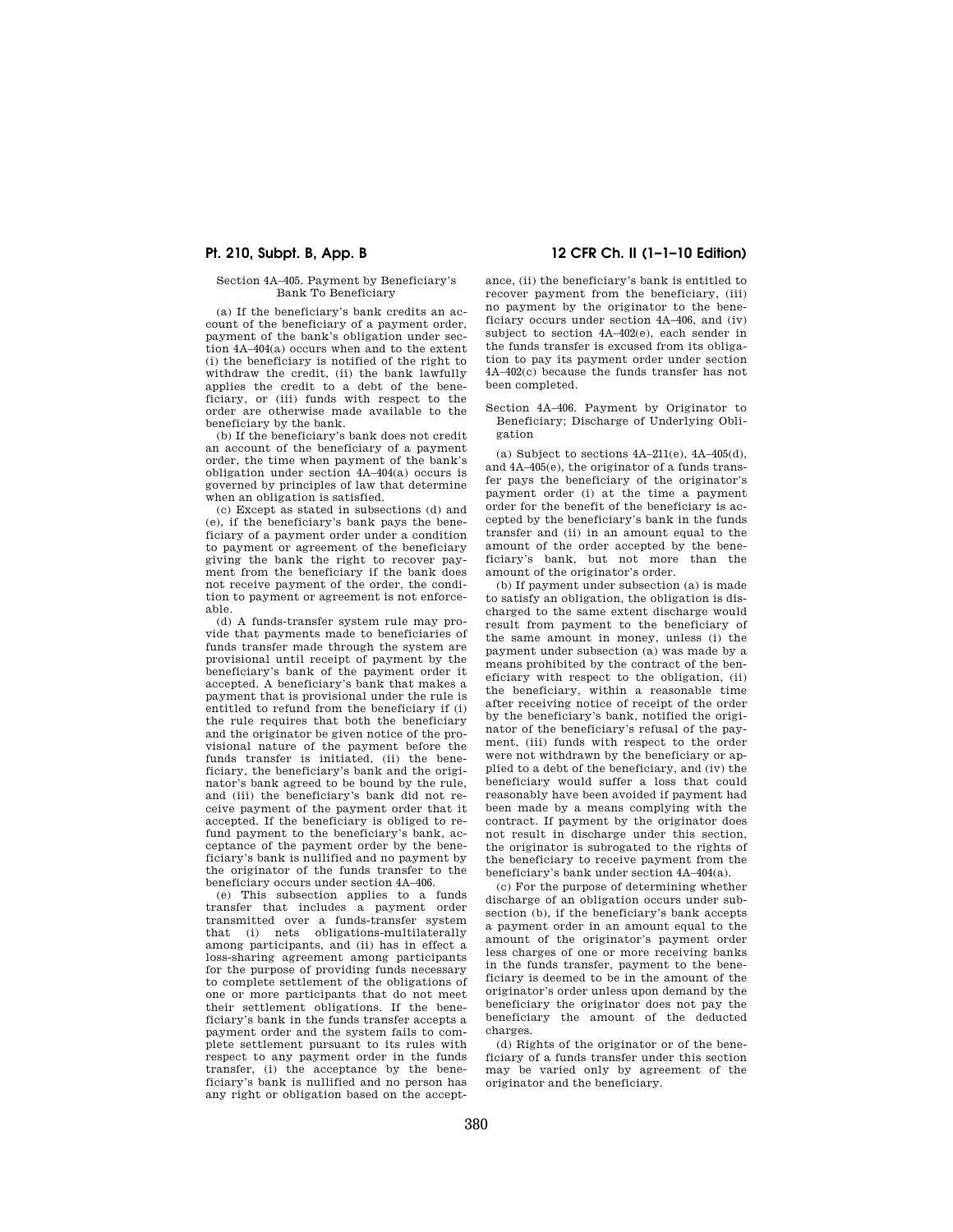### *Part 5—Miscellaneous Provisions*

#### Section 4A–501. Variation by Agreement and Effect of Funds-Transfer System Rule

(a) Except as otherwise provided in this Article, the rights and obligations of a party to a funds transfer may be varied by agreement of the affected party.

(b) *Funds-transfer system rule* means a rule of an association of banks (i) governing transmission of payment orders by means of a funds-transfer system of the association or rights and obligations with respect to those orders, or (ii) to the extent the rule governs rights and obligations between banks that are parties to a funds transfer in which a Federal Reserve Bank, acting as an intermediary bank, sends a payment order to the beneficiary's bank. Except as otherwise provided in this Article, a funds-transfer system rule governing rights and obligations between participating banks using the system may be effective even if the rule conflicts with this Article and indirectly affects another party to the funds transfer who does not consent to the rule. A funds-transfer system rule may also govern rights and obligations of parties other than participating banks using the system to the extent stated in sections  $4A-404(c)$ ,  $4A-405(d)$ , and  $4A-$ 507(c).

#### Section 4A–502. Creditor Process Served on Receiving Bank; Setoff by Beneficiary's Bank

(a) As used in this section, *creditor process*  means levy, attachment, garnishment, notice of lien, sequestration, or similar process issued by or on behalf of a creditor or other claimant with respect to an account.

(b) This subsection applies to creditor process with respect to an authorized account of the sender of a payment order if the creditor process is served on the receiving bank. For the purpose of determining rights with respect to the creditor process, if the receiving bank accepts the payment order the balance in the authorized account is deemed to be reduced by the amount of the payment order to the extent the bank did not otherwise receive payment of the order, unless the creditor process is served at a time and in a manner affording the bank a reasonable opportunity to act on it before the bank accepts the payment order.

(c) If a beneficiary's bank has received a payment order for payment to the beneficiary's account in the bank, the following rules apply:

(1) The bank may credit the beneficiary's account. The amount credited may be set off against an obligation owed by the beneficiary to the bank or may be applied to satisfy creditor process served on the bank with respect to the account.

(2) The bank may credit the beneficiary's account and allow withdrawal of the amount credited unless creditor process with respect to the account is served at a time and in a manner affording the bank a reasonable opportunity to act to prevent withdrawal.

(3) If creditor process with respect to the beneficiary's account has been served and the bank has had a reasonable opportunity to act on it, the bank may not reject the payment order except for a reason unrelated to the service of process.

(d) Creditor process with respect to a payment by the originator to the beneficiary pursuant to a funds transfer may be served only on the beneficiary's bank with respect to the debt owned by that bank to the beneficiary. Any other bank served with the creditor process is not obliged to act with respect to the process.

Section 4A–503. Injunction or Restraining Order with Respect to Funds Transfer

For proper cause and in compliance with applicable law, a court may restrain (i) a person from issuing a payment order to initiate a funds transfer, (ii) an originator's bank from executing the payment order of the originator, or (iii) the beneficiary's bank from releasing funds to the beneficiary or the beneficiary from withdrawing the funds. A court may not otherwise restrain a person from issuing a payment order, paying or receiving payment of a payment order, or otherwise acting with respect to a funds transfer.

### Section 4A–504. Order In Which Items and Payment Orders May Be Charged to Account; Order of Withdrawals from Account

(a) If a receiving bank has received more than one payment order of the sender or one or more payment orders and other items that are payable from the sender's account, the bank may charge the sender's account with respect to the various orders and items in any sequence.

(b) In determining whether a credit to an account has been withdrawn by the holder of the account or applied to a debt of the holder of the account, credits first made to the account are first withdrawn or applied.

### Section 4A–505. Preclusion of Objection to Debit of Customer's Account

If a receiving bank has received payment from its customer with respect to a payment order issued in the name of the customer as sender and accepted by the bank, and the customer received notification reasonably identifying the order, the customer is precluded from asserting that the bank is not entitled to retain the payment unless the customer notifies the bank of the customer's objection to the payment within one year